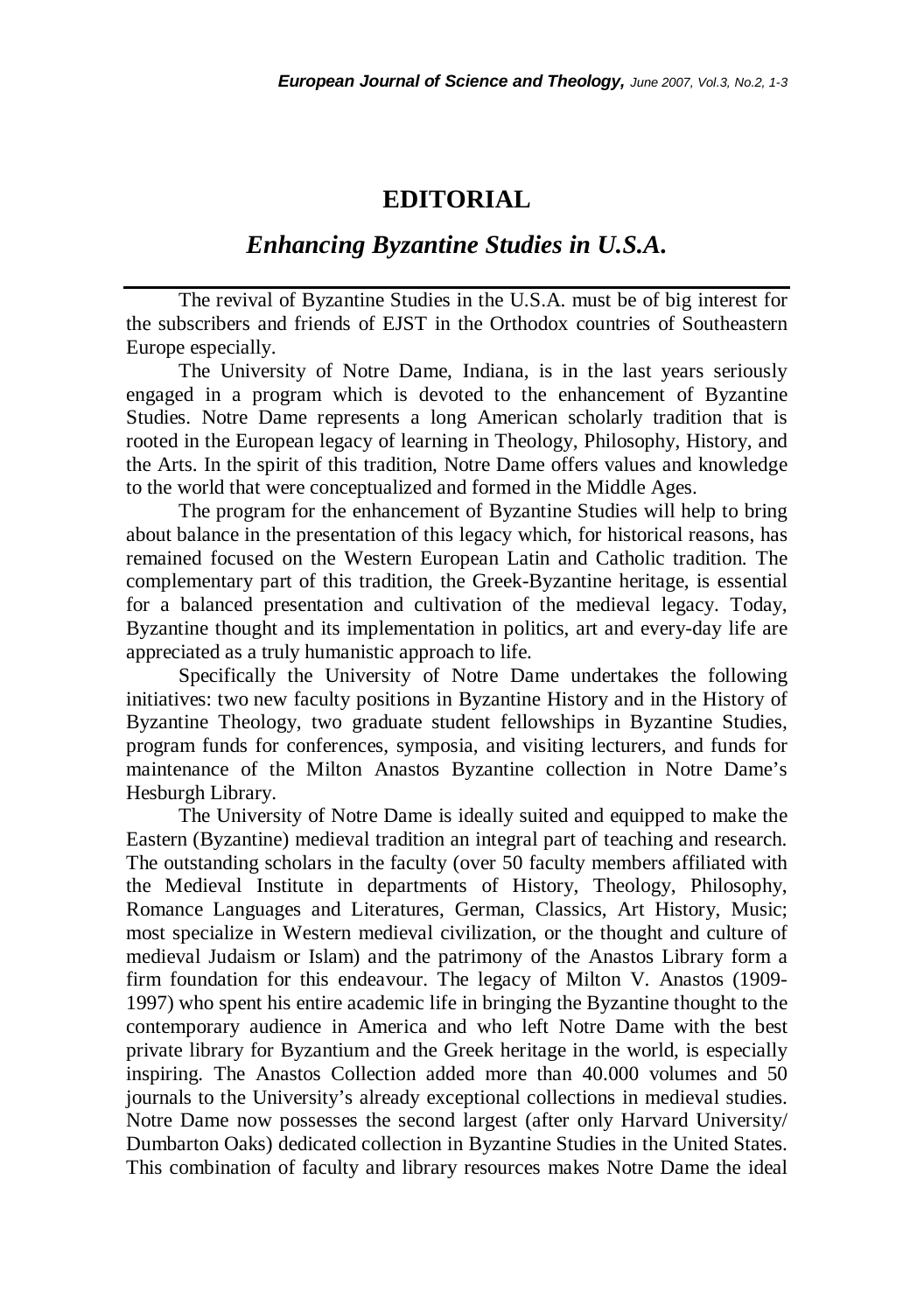place for establishing a comprehensive research and teaching centre in Byzantine Studies.

Byzantine Studies is a field often overlooked and misunderstood by academics in the West. This is unfortunate. For more than a millennium, Byzantium integrated and disseminated the rich cultures of Classical and Hellenistic Greece, Ancient Rome, Asia Minor, Early Christianity, and the Slavic world. Byzantium traces its origin to 330 CE when the inauguration of Constantinople (now Istanbul) marked the division of the Roman Empire into two halves, East and West. When the Western Roman Empire fell to barbarian invasions in the later fifth century, the Eastern Empire centred in Constantinople survived and became the heart of a thriving civilization until it was taken by the Ottoman Turks over a thousand years later in 1453. What we now call 'Byzantine Studies' is really Medieval Studies focused on the Eastern half of the old Roman Empire and its neighbours.

The richness of Byzantium's fusion of Greek, Roman, and early Christian cultures was underappreciated in post-Renaissance Europe. Only in the last century have scholars re-established the historical richness of Byzantine civilization and its authentic and specific achievements. In spite of this change of understanding it remains rare for a University to have more than one or two Byzantinists on their faculties. Where Byzantinists do exist, they tend to be either historians or art historians. Developing its already considerable strengths in the History, Philosophy, Theology, and Literature of Late Antiquity and the Western Middle Ages, Notre Dame aspires to create a comprehensive centre for Byzantine Studies under the umbrella of the Medieval Institute.

Once Notre Dame is in the position to assume the role of a leading educational centre of Byzantine Studies, it expects to attract American students with origin from Greece and other parts of Southeastern Europe who are interested in studying their cultural heritage. The cultivation of close academic cooperation with the European scholarly community, as demonstrated by the second workshop on 'Byzantine Intellectual History' of February 2006, which was devoted to the Medieval Greek Commentary on the *Nicomachean Ethics* of Aristotle, is very inspiring indeed. The publications which were initiated after the first workshop (*Reading Michael Psellos*, edited by Charles Barber and David Jenkins, Leiden-Boston, Brill, The Medieval Mediterranean, vol. 61, 2006, p. 255) are highly appreciated by the international world of scholars.

By this occasion it is opportune to present an important publication by Prof. Charles Barber, the head of the new Centre of Byzantine Studies in Notre Dame. His title: *Figure and Likeness. On the Limits of Representation in Byzantine Iconoclasm,* New Jersey, Princeton University Press 1964, 207 p. Charles Barber is Professor of Art, Art History and Design at the University of Notre Dame.